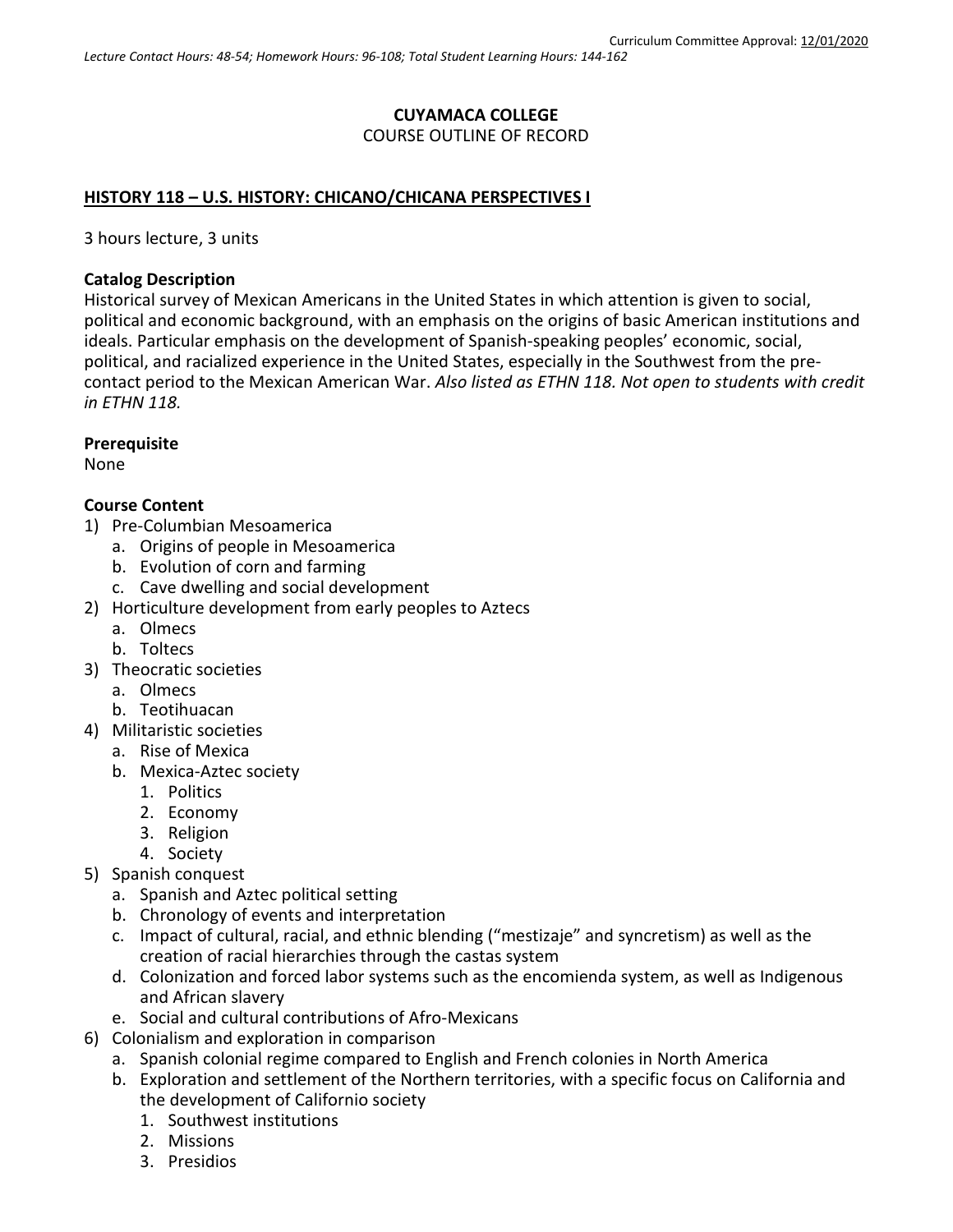- 4. Ranching
- c. Pueblo Revolt of 1680
- d. Bourbon Reforms 1750-1810 Enlightenment Period
- 7) The United States Revolution and Formation of the United States Constitution
	- a. Competing ideologies about the rights and roles of citizens; Enlightenment philosophy
	- b. War for Independence
	- c. Roles, goals, agency, and resistance of African Americans, Native Americans, and women
	- d. Development of new state and national government in the Revolutionary era
	- e. Articles of Confederation
	- f. Creation of Constitution and competing ideologies of a constitutional government
	- g. Analysis of federal and state governments and their relationship to one another; the process of federalism
	- h. Debates about democracy and the rights and roles of citizens
	- i. Ratifying the Constitution
- 8) Mexican Independence
- 9) The Early National Period in comparison
	- a. United States Constitution, citizenship, and rights
	- b. Mexican Constitutions, citizenship, and rights
	- c. Federalism, state, and regional government in comparison
	- d. Relations with native and African-descended peoples in comparison
	- e. Conflict between American-born and Peninsular-born Spaniards
	- f. Relationship of Mexican central government with northern regions (i.e., what becomes the American Southwest)
- 10) Euro-American immigration and U.S. territorial expansion
	- a. Santa Fe traders
	- b. Euro American settlement of Texas
	- c. Manifest destiny, racialization of Mexicans and white supremacy
	- d. Texas Independence
	- e. Mexican American War 1846-48
	- f. Treaty of Guadalupe Hidalgo and discussion of local, state, and national government and its impact on the Mexican American population
- 11) Initial immigration to the Southwest

## **Course Objectives**

Students will be able to:

- 1) Identify the historical contributions made by Mexican Americans/Chicanos in the United States.
- 2) Analyze and describe major events, people and themes in early Chicano history that led to the racialization of Indigenous People, African Americans and Afro-Mexicans, and Mexican Americans.
- 3) Describe major events, people and themes in early United States history from a multiracial perspective, including Mexicans, African Americans, and Native Americans.
- 4) Examine the history of the United States from the perspective of the Mexican Americans/Chicanos.
- 5) Describe the origins of the U.S. political system.
- 6) Explain the origins, structure and philosophy behind the U.S. Constitution.
- 7) Examine the rights, obligations, and activisms of citizens under the U.S. Constitution.
- 8) Analyze major constitutional issues and developments during the early 19th century and antebellum period.
- 9) Identify and describe border issues from the perspective of people living on both sides of the Mexican border, particularly Native Americans and Mexicans.
- 10) Describe the history of the Southwest and assess the relationship of the region to the major events of early American history.
- 11) Recognize, describe and explain major historical interpretations relevant to early Chicano history.
- 12) Discriminate between primary and secondary sources.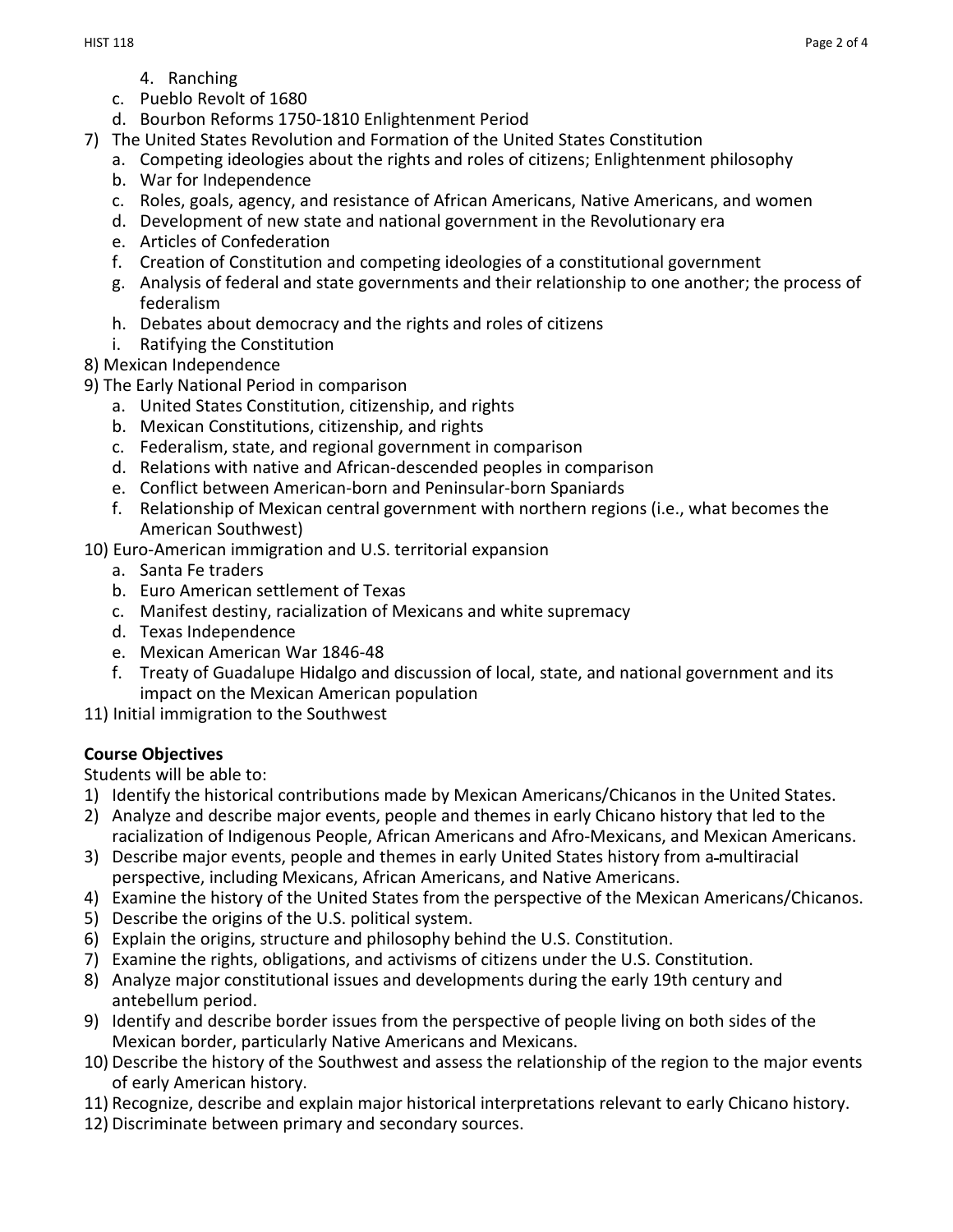#### **Method of Evaluation**

A grading system will be established by the instructor and implemented uniformly. Grades will be based on demonstrated proficiency in subject matter determined by multiple measurements for evaluation, one of which must be essay exams, skills demonstration or, where appropriate, the symbol system.

- 1) Quizzes/exams and writing assignments that measure students' ability to do the following:
	- a. Identify, recall and evaluate theories related to race and ethnicity, racialization, equity, ethnocentrism, eurocentrism, white supremacy, self-determination, liberation, decolonization and anti-racism.
	- b. Identify, recall and evaluate major themes, events, figures and interpretations in Early Mexican American history.
	- c. Identify, recall and evaluate the origins, development and philosophy behind of the U.S. political system and Constitution.
	- d. Apply theory to describe critical events in the histories, cultures, and intellectual traditions of Communities of Color with an emphasis on agency and self-determination.
	- e. Critically discuss the intersection of race and ethnicity with other categories affected by hierarchy and oppression, such as class, gender, sexuality, religion, spirituality, national origin, immigration status, ability, and/or age.
	- f. Describe how resistance, social justice, and liberation, as experienced by Communities of Color, are connected to local, national, and international current issues and events.
	- g. Describe and evaluate the role and agency of African Americans, Mexicans, and Native Americans in early United States and Mexican American history.
- 2) In-class group activities and writing assignments that measure students' ability to identify and analyze major issues, people and events in the history of the Southwest.
- 3) In-class group activities and writing assignments that measure students' ability to compare/contrast, analyze, and discuss the racialization of two or more ethnic groups in early United States and Mexican American history.
- 4) Research papers/written homework that measure students' ability to discriminate between primary and secondary sources and recognize, describe and explain cultural, economic, social, racial, and ethnic changes and political changes in early Mexican American/Chicano history.

#### **Special Materials Required of Student**

None

#### **Minimum Instructional Facilities**

- 1) Smart classroom with writing boards, overhead projector
- 2) Historical and geographical maps of ancient and modern Mexico and the United States

#### **Method of Instruction**

- 1) Lecture and discussion
- 2) Small and large group discussion
- 3) Multimedia presentations
- 4) Guest speakers
- 5) Individual and group projects, structured in-class exercises
- 6) Auxiliary use of study groups, peer tutoring and/or instructional office hours

#### **Out-of-Class Assignments**

- 1) Reading assignments, reading response questions, reading journals
- 2) Map exercises
- 3) Field exercises including museum and library research and visits to historic sites